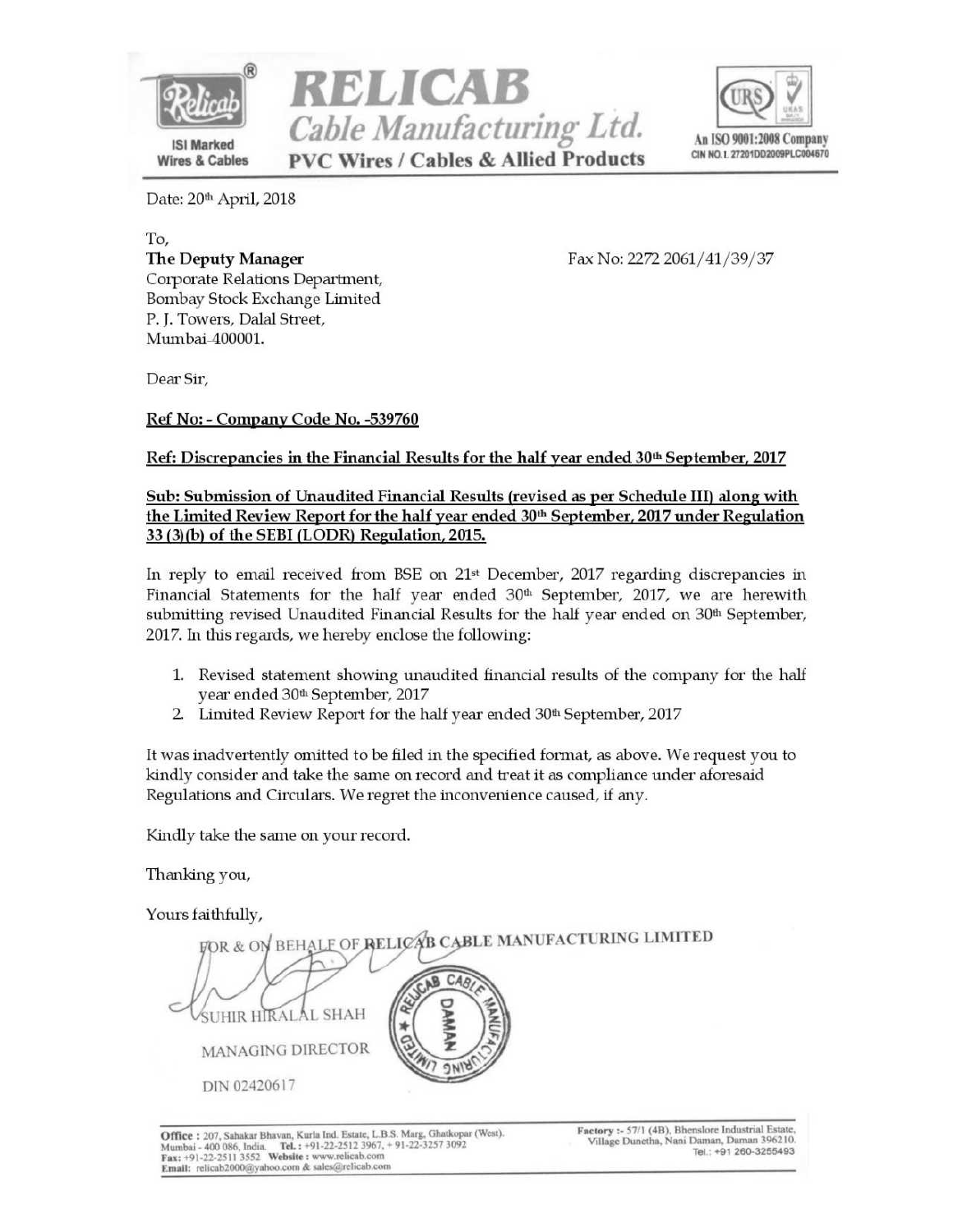

**ISI Marked Wires & Cables** 



**PVC Wires / Cables & Allied Products** 



Date: November 14, 2017

To. The Deputy Manager Corporate Relations Department, Bombay Stock Exchange Limited P.J.Towers, Dalal Street, Mumbai 400001

Fax No: 2272 2061/41/39/37

Dear Sir,

Ref No: - Company Code No.-539760

Sub: Outcome of Board Meeting held on 14th November, 2017 in terms of Regulation 30 of SEBI (Listing Obligation and Disclosure Requirement) Regulations, 2015.

In continuation to our letter dated November 07, 2016, we wish to inform you that the meeting of the Board of Directors of the Company which was held at 4.30 p.m., to approve the Un-audited Financial Results of the Company for the half year ended September 30, 2017 and concluded at 11.15 p.m.

Pursuant to Regulation 33 of the SEBI (Listing Obligation and Disclosure Requirement) Regulations, 2015 we enclosed herewith the following:

- 1. Statement showing Un-audited Financial Results of the Company for the half year ended September 30, 2017.
- 2. Limited Review Report for the half year ended September 30, 2017.

Kindly take the same on your records.

Thanking you. Yours faithfully,

**BLE MANLFACTURING LIMITED** ∂r RELIC**AB** CA Al shah **MANAGING DIRECTOR** DIN 02420617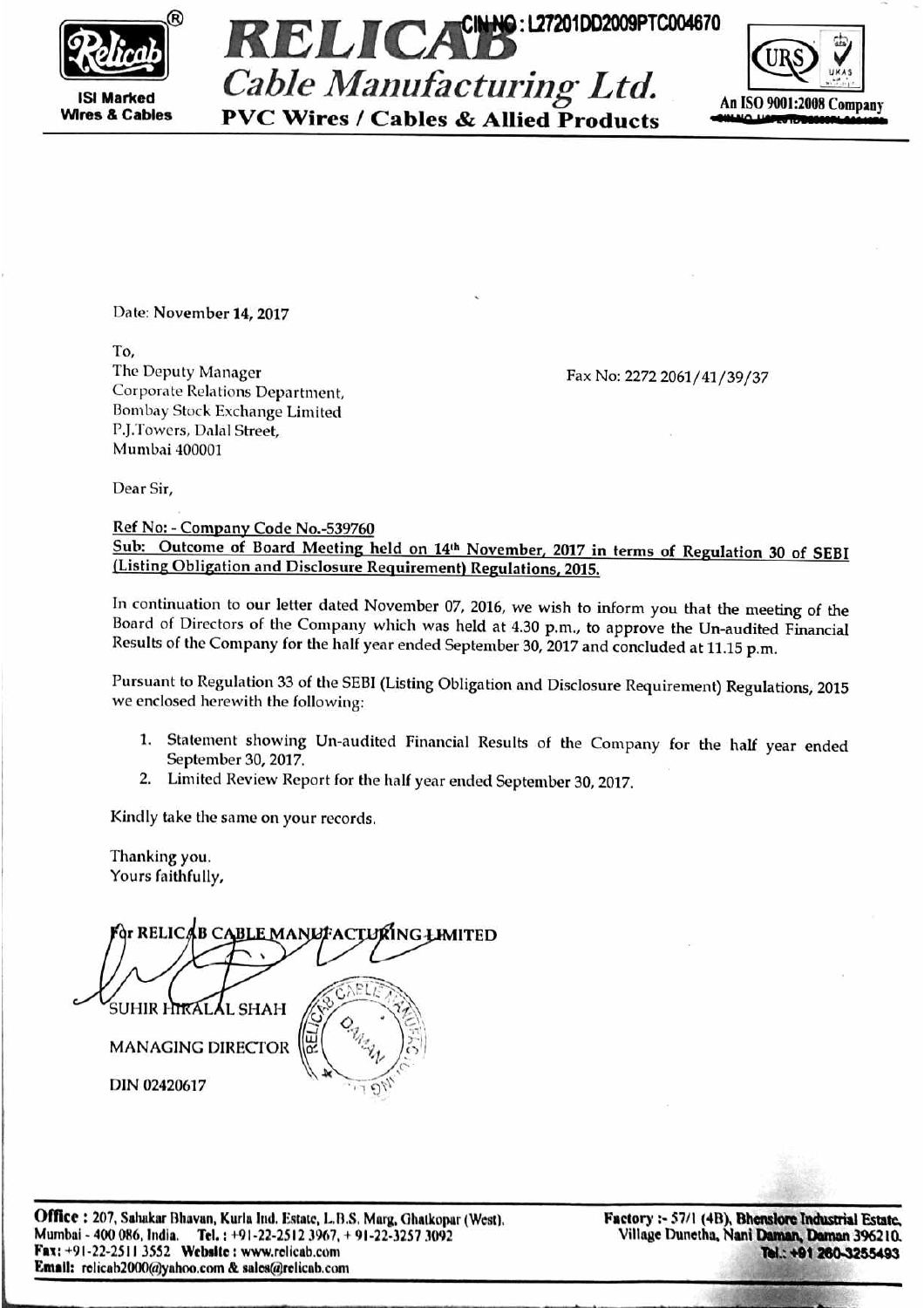### **RELICAB CABLE MANUFACTURING LTD**

Regd. Office:- 207, Sahakar Bhavan, Kurla Ind. Estate, L.B.S. Road, Ghatkopar (West) Mumbai 400086<br>Regd. Office: 57/1, (4-B) Benslore Indicting Estate, L.B.S. Road, Ghatkopar (West) Mumbai 400086<br>Regd. Office: 57/1, (4-B)

| Sr.            | Particulars                                                                                                                                                                               | (Rs. in Lacs Except EPS)<br><b>STANDALONE RESULTS</b> |                         |                                                                     |                         |  |
|----------------|-------------------------------------------------------------------------------------------------------------------------------------------------------------------------------------------|-------------------------------------------------------|-------------------------|---------------------------------------------------------------------|-------------------------|--|
| No.            |                                                                                                                                                                                           | 6 Month<br>ended                                      | Months<br>ended         | Preceeding 6 Corrosponding 6<br>Month ended in<br>the previous year | Previous year<br>Ended  |  |
|                |                                                                                                                                                                                           | 30-09-2017<br>(Unaudited)                             | 31-03-2017<br>(Audited) | 30-09-2016<br>(Unaudited)                                           | 31-03-2017<br>(Audited) |  |
| 1              | Income from Operations                                                                                                                                                                    |                                                       |                         |                                                                     |                         |  |
|                | (a) Net Salesfincome from Operations (Net of excise duty)                                                                                                                                 | 873.07                                                | 1024.83                 | 756.47                                                              | 1781.30                 |  |
|                | (b) Other Operating Income                                                                                                                                                                | 24.88                                                 | 63.48                   | 24.98                                                               | 88.46                   |  |
|                | Total income from Operations (net)                                                                                                                                                        | 897.95                                                | 1088.31                 | 781.45                                                              | 1869.76                 |  |
| $\overline{2}$ | Expenses                                                                                                                                                                                  |                                                       |                         |                                                                     |                         |  |
|                | (a) Cost of Materials consumed                                                                                                                                                            | $-752.01$                                             | $-1001.30$              | $-607.55$                                                           | $-1608.85$              |  |
|                | (b) Purchase of stock-in-trade                                                                                                                                                            | 0.00                                                  | 0.00                    | 0.00                                                                | 0.00                    |  |
|                | (c) Changes in inventories of finished goods, work-in-<br>progress and stock-in-trade                                                                                                     | 71.35                                                 | 110.94                  | 13.01                                                               | 123.95                  |  |
|                | (d) Employee benefits expense                                                                                                                                                             | $-59.00$                                              | $-78.83$                | $-51.21$                                                            | $-130.04$               |  |
|                | (e) Finance Cost                                                                                                                                                                          | $-75.13$                                              | $-51.81$                | $-66.01$                                                            | $-117.82$               |  |
|                | (f)Depreciation and amortisation expense                                                                                                                                                  | $-8.98$                                               | $-7.48$                 | $-7.17$                                                             | $-14.65$                |  |
|                | (g)Other expenses                                                                                                                                                                         | $-80.91$                                              | $-57.24$                | $-58.63$                                                            | $-115.87$               |  |
|                | <b>Total Expenses</b>                                                                                                                                                                     | $-904.68$                                             | $-1085.72$              | $-777.56$                                                           | $-1863.28$              |  |
| 3.             | Profit / (Loss) from operations before<br>other income, finance costs and exceptional items (1-2)                                                                                         | $-6.73$                                               | $\frac{1}{2}$<br>2.59   | 3.89                                                                | 6.48                    |  |
| 4              | Other Income                                                                                                                                                                              | 7.78                                                  | 7.29                    | 8.66                                                                | 15.95                   |  |
| 5              | Profit / (Loss) from ordinary activities<br>before finance costs and exceptional items<br>$(3 + 4)$                                                                                       | 1.06                                                  | 9.88                    | 12.55                                                               | 22.43                   |  |
|                |                                                                                                                                                                                           | $\overline{0}$                                        | 0.00                    | 0.00                                                                | 0.00                    |  |
| 6              | Exceptional Items                                                                                                                                                                         |                                                       |                         |                                                                     |                         |  |
| 7              | Profit / (Loss) from ordinary activities<br>before tax $(7 + 8)$                                                                                                                          | 1.06                                                  | 9.88                    | 12.55                                                               | 22.43                   |  |
| 8              | Tax expense                                                                                                                                                                               |                                                       |                         |                                                                     |                         |  |
|                | Current Tax                                                                                                                                                                               | $\theta$                                              | 6.76                    | 4.45                                                                | 11.21                   |  |
|                | Deferred Tax                                                                                                                                                                              | $\overline{0}$<br>ī.                                  | $-2.84$                 | $-0.54$                                                             | $-3.38$                 |  |
|                | 9 Net Profit / (Loss) from ordinary<br>activities after tax $(9 + 10)$                                                                                                                    | 1.06                                                  | 5.96                    | 8.64                                                                | 14.60                   |  |
|                | 10 Extraordinary items (net of tax ' expense<br>Lakhs)                                                                                                                                    | 0                                                     | 0.00                    | 0.00                                                                | 0.00                    |  |
| 11             | Net Profit / (Loss) for the period (11 $\pm$<br>12)                                                                                                                                       | 1.06                                                  | 5.96                    | 8.64                                                                | 14.60                   |  |
|                | 12 Share of Profit / (loss) of associates *                                                                                                                                               | $\theta$                                              | 0.00                    | 0,00                                                                | 0.00                    |  |
| 13             | Minority Interest*                                                                                                                                                                        | $\overline{0}$                                        | 0.00                    | 0.00                                                                | 0.00                    |  |
| 14             | Net Profit / (Loss) after taxes, minority<br>interest and share of profit / (loss) of associates (13 $\pm$<br>$14 + 15$                                                                   | 1.06                                                  | 5.96                    | 8.64                                                                | 14.60                   |  |
|                | 15 Paid-up equity share capital<br>(Face Value of the Share shall be indicated)                                                                                                           | 458.25                                                | 458.25                  | 458.25                                                              | 458.25                  |  |
|                | 16 Reserve excluding Revaluation Reserves<br>as per balance sheet of previous accounting year                                                                                             | 161.85                                                | 160.79                  | 154.82                                                              | 160.79                  |  |
|                | Share<br>Earnings Per<br>(before)<br>$17$ i<br>extraordinary items)<br>(of '/-each) (not annualised):<br>Basic<br>(a)<br>Diluted<br>(b)                                                   | 0.02                                                  | 0.13                    | 0.19.                                                               | 0.32                    |  |
| 18             | (after extraordinary<br>Share<br>Earnings<br>Per<br>lii<br>items)<br>(of ` _/- each) (not annualised):<br>(a) Basic<br>(b) Diluted-<br>See accompanying note to the Financial<br>Recults. | 0.02                                                  | 0.13                    | 0.19                                                                | 0.32                    |  |

Notes:-

The aforesaid results were reviewed by the audit committee of the board and subsequently taken on record by the board of directors of the a) Company at their meeting held on 14th November 2017<br>The Company's business activity falls in single primery segment viz Manufacturing of cables therefore disclosure requirement under AS

b) 17 - Segmental reporting are not applicable.<br>There are no investor complains received/pending as on 30/09/2017

(c

 $|d\rangle$ 

Figures for the previous year are regrouped and reworked wherever necessary, in order to make them Comparable<br>The Statutory auditor of the Company have carried out Limited review on the standalone results as required under le)

|                                            |  | For Relicab Cable Manufacturing Limited        |
|--------------------------------------------|--|------------------------------------------------|
| Place: Mumbai<br>Date: 14th November, 2017 |  | Suhir Hiralal Shah<br>Director<br>DIN 02420617 |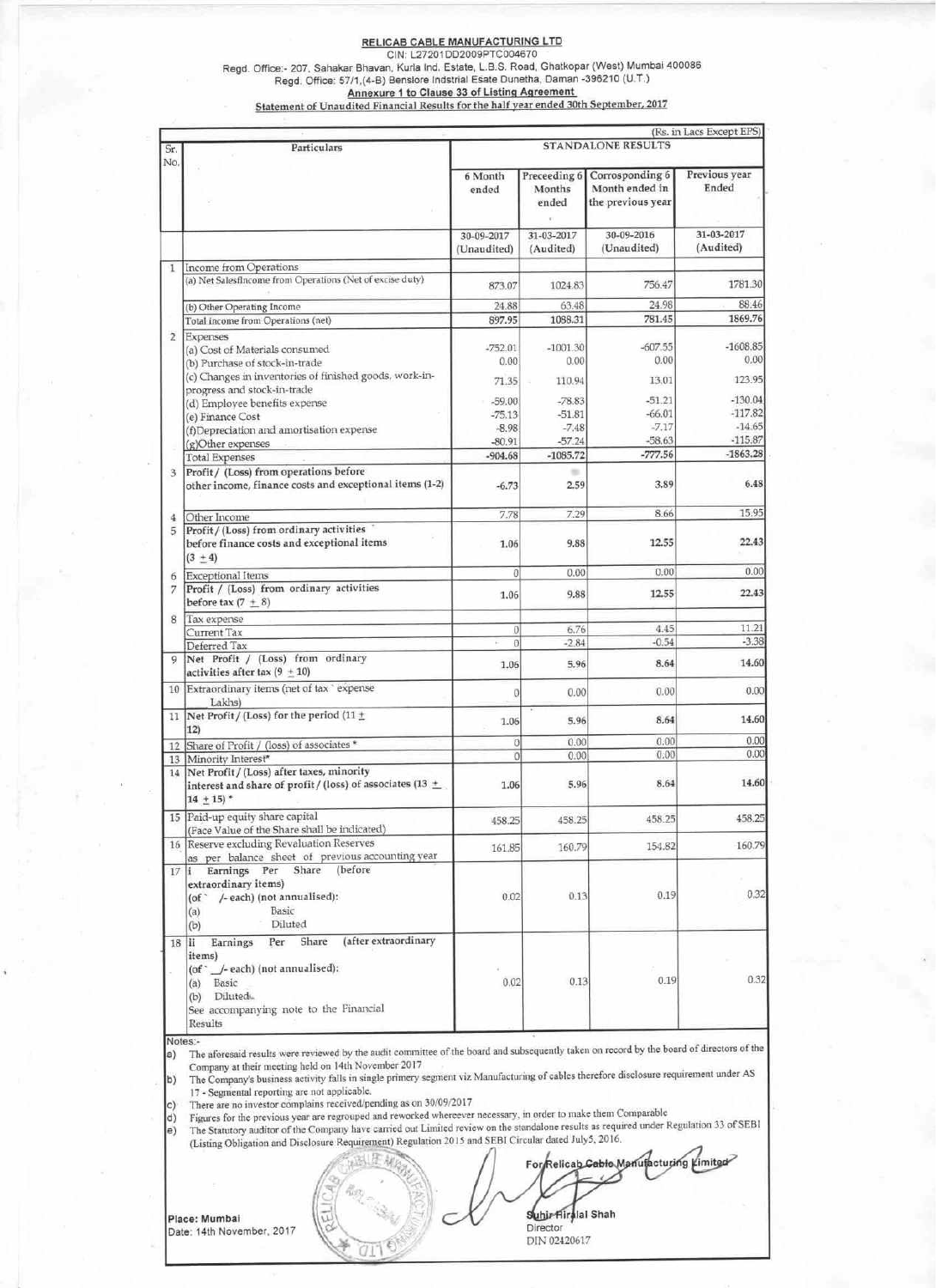#### RELICAB CABLE MANUFACTURING LTD CIN: L27201DD2009PLC004670

Corporate Office:- 207, Sahakar Bhavan, Kurla Ind. Estate, L.B.S. Road, Ghatkopar (West) Mumbai 400086

#### Regd. Office: 57/1,(4-B) Benslore Indstrial Esate Dunetha, Daman -396210 (U.T.) STATEMENT OF ASSETS AND LIABILITIES AS AT 30TH SEPTEMBER, 2017

|                                    |                                                                                            |                                          | Rs. In Lakhs                    |
|------------------------------------|--------------------------------------------------------------------------------------------|------------------------------------------|---------------------------------|
|                                    |                                                                                            |                                          | <b>Standalone Results</b>       |
|                                    |                                                                                            | As at<br>30-Sep-2017<br><b>UnAudited</b> | As at<br>31-Mar-2017<br>Audited |
| <b>Equity and Liabilities</b><br>A |                                                                                            |                                          |                                 |
| 1. Shareholders' funds             |                                                                                            |                                          |                                 |
| a)Share capital                    |                                                                                            | 540                                      | 458                             |
| b)Reserves and surplus             |                                                                                            | 378                                      | 161                             |
|                                    | c) Money Received Against Share Warrants                                                   |                                          |                                 |
|                                    | Sub Total Shareholders Fund                                                                | 918                                      | 619                             |
|                                    | 2. Share Application Money Pending allotment                                               |                                          |                                 |
| 3. Minority Interest               |                                                                                            |                                          |                                 |
|                                    | 4. Non-current Liabilities                                                                 |                                          |                                 |
|                                    | a) Long Term Borrowings                                                                    | 30                                       | 43                              |
|                                    | b) Deferred Tax Liability (Net)                                                            |                                          |                                 |
|                                    | c) Other Long Term Liabilities                                                             |                                          |                                 |
|                                    | d) Long Term Provisions                                                                    | $\overline{7}$                           | $\overline{7}$                  |
|                                    | Sub-total non current liabilities                                                          | 37                                       | 51                              |
| 5. Current Liabilities             |                                                                                            |                                          |                                 |
|                                    | $\equiv$<br>a) Short term borrowings                                                       | 773                                      | 842                             |
| b) Trade payables                  |                                                                                            |                                          |                                 |
|                                    | (A) total outstanding dues of micro enterprises and small enterprises; and                 | <b>NIL</b>                               | <b>NIL</b>                      |
|                                    | (B) total outstanding dues of creditors other than micro enterprises and small enterprises | 429                                      | 345                             |
|                                    | c) Other current liabilities                                                               | 89                                       | 42                              |
|                                    | d) Short term provisions                                                                   | 25                                       | 8                               |
|                                    | Sub-total current liabilities                                                              | 1,316                                    | 1,237                           |
|                                    | <b>TOTAL EQUITY AND LIABILITIES</b>                                                        | 2,271                                    | 1.907                           |
| <b>ASSETS</b><br>B                 |                                                                                            |                                          |                                 |
| 1. Non-current assets              |                                                                                            |                                          |                                 |
| a) Fixed assets                    |                                                                                            |                                          |                                 |
| - Tangible assets                  |                                                                                            | 72                                       | 58                              |
|                                    | b) Non Current investments                                                                 | $\circ$                                  | 0                               |
|                                    | c) Deferred Tax Assets (Net)                                                               | 4                                        | 4                               |
|                                    | d) Long term loans and advances                                                            | 20<br>24                                 | 19<br>19                        |
|                                    | e) Other non current assets<br>Sub-total non current Assets                                | 119                                      | 100                             |
| <b>Current Assets</b>              |                                                                                            |                                          |                                 |
| a) Current Investments             |                                                                                            |                                          |                                 |
| b) Inventories                     |                                                                                            | 974                                      | 844                             |
| c) Trade receivables               |                                                                                            | 515                                      | 584                             |
|                                    | d) Cash & Bank Balances                                                                    | 326                                      | 208                             |
|                                    | e) Short term loans and advances                                                           | 336                                      | 170                             |
| f) Other Current Assets            |                                                                                            |                                          |                                 |
|                                    | Sub-total of current Assets                                                                | 2,152                                    | 1,806                           |
| <b>TOTAL ASSETS</b>                |                                                                                            | 2,271                                    | 1,907                           |
|                                    |                                                                                            |                                          |                                 |

Notes:

Place: Mumbai

Date: 14th November, 2017

a) The aforesaid results were reviewed by the audit committee of the board and subsequently taken on record by the board of directors of the Company at their meeting held on 14th November 2017

b) The Company's business activity falls in single primery segment viz Manufacturing of cables therefore disclosure requirement under AS 17 -Segmental reporting are not applicable.

c) There are no investor complains received/pending as on 30/09/2017<br>d) Figures for the previous year are regrouped and reworked whereever necessary, in order to make them Comparable.

e) The Company is not maintaining relevent information of creditors about micro and small enterprises and hence the creditors are clubbed with others.

e) The Statutory auditor of the Company have carried out Limited review on the standalone results as required under Regulation 33 of SEBI (Listing Obligation and Disclosure Requirement) Regulation 2015 and SEBI Circular dated July5, 2016.

For Relicab Cable Manufacturing Limited MAN F. Suhir Hirala Shah Director DIN 02420617 **MUMBA** œ O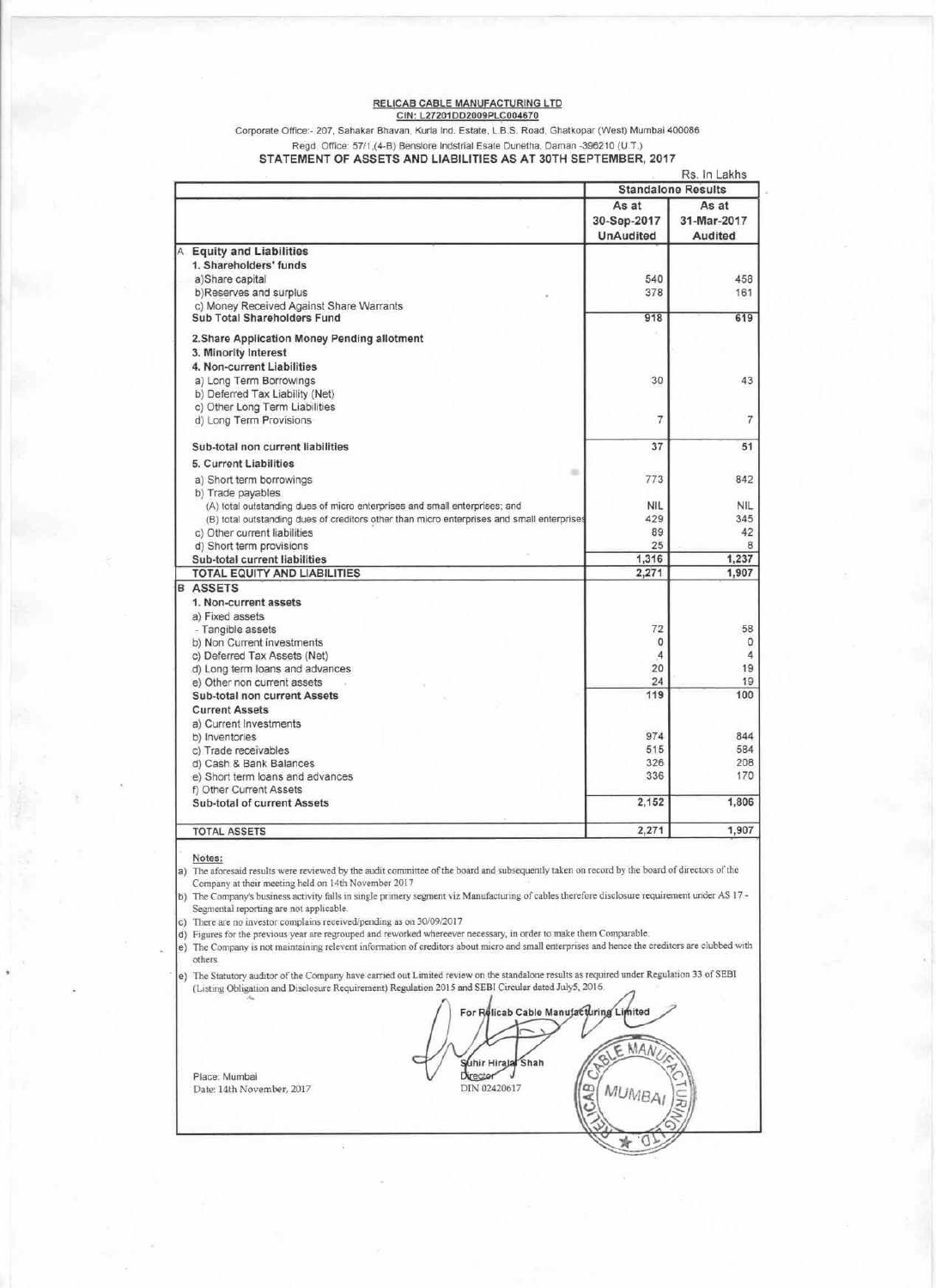JAIN JAGAWAT KAMDAR & CO.



**Chartered Accountants** 

# **Limited Review Report**

### **Review Report to** The Board of Directors **Relicab Cable Manufacturing Limited**

Mumbai

14th November, 2017

Place :

Dated :

- 1. We have reviewed the accompanying statement of unaudited financial results of Relicab Cable Manufacturing Limited (the Company) for the half year ended September 30, 2017 (the statement), being submitted by the company pursuant to the requirement of Regulation 33 of SEBI (Listing Obligation and Disclosure Requirements) Regulations, 2015 as modified by Circular number CIR/CFD/FAC/62/2016 dated July 5, 2016.
- 2. This is the responsibility of the Company's Management and approved by the Board of Directors, has been prepared in accordance with the recognition and measurement principles laid down in accounting standards for interim financial reporting (AS-25), prescribed under Section 133 of the Companies Act, 2013 read with relevant provisions issued there under and other accounting principles generally accepted in India. Our responsibility is to issue a report on these financial statements based on our review.
- 3. We conducted our review in accordance with the Standard on Review Engagement (SRE) 2410, Review of Interim Financial Information performed by the independent Auditor of the entity, issued by the Institute of Chartered Accountants of India. This standard requires that we plan and perform the review to obtain reasonable assurance as to whether the financial results are free of material misstatement. A review is limited primarily to inquiries of company personnel and analytical procedures applied to financial data and thus provides less assurance than an audit. We have not performed an audit and accordingly, we do not express an audit opinion.
- Based on our review conducted as above, nothing has come to our attention that causes us to believe 4. that the accompanying statement of unaudited financial results prepared in accordance with applicable accounting standards within the meaning of Section 133 of the Companies Act, 2013 read with rule 7 of the Companies (Accounting Standards) Rules, 2014 and other recognized accounting practices and policies has not disclosed the information required to be disclosed in terms of Regulation 33 of the SEBI (Listing Obligations and Disclosure Requirements) Regulations, 2015 as modified by Circular number CIR/CFD/FAC/62/2016 dated July 5, 2016, including the manner in which it is to be disclosed, or that it contains any material misstatement.

For Jain Jagawat Kamdar & Co. **Chartered Accountants** Firm Regn No.: 122530W

Chandrashekhar Jagawat (Partner) Membership No.: 116078

H.O.: Office No. 301 - 302, 3rd Floor, Poonam Pearl Building, Opp. New India Colony, Juhu Lane, Andheri (W), Mumbai - 400 058. Phone (O): 022-6592 6913, 2620 3021 · E-mail: jjk@jjkandco.com · Website: jjkandco.com

Branches : Mumbai, Pune, Surat, Bhopal, New Delhi

Associates : Ahmedabad, Rajkot, Jamnagar, Raipur, Bhilai, Indore, Jabalpur, Satna, Nashik, Thane, Navi Mumbai, Bangaluru, Cochin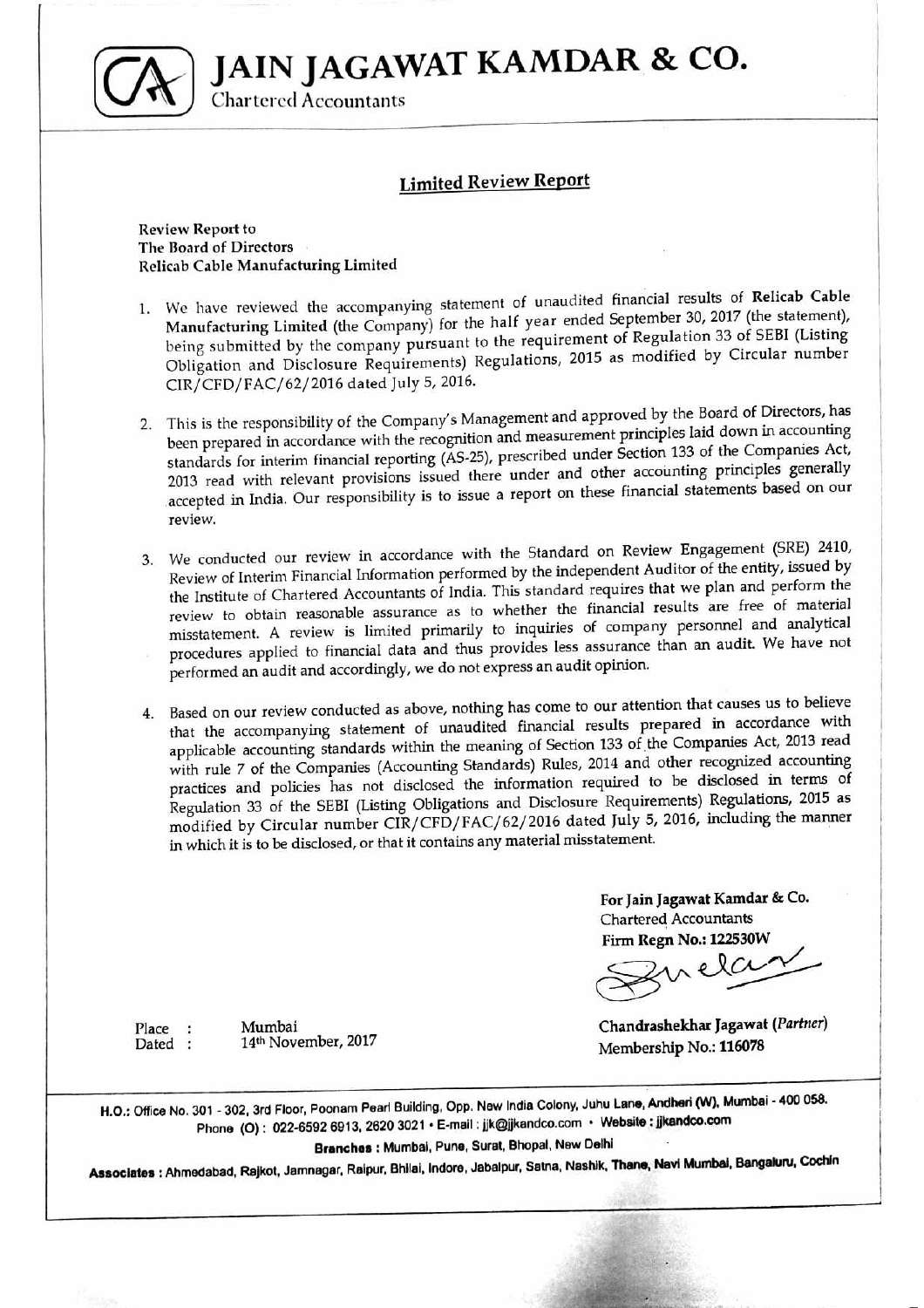# **Limited Review Report**

### **Review Report to The Board of Directors Relicab Cable Manufacturing Limited**

- 1. We have reviewed the accompanying statement of unaudited financial results of **Relicab Cable Manufacturing Limited** (the Company) for the half year ended September 30, 2017 (the statement), being submitted by the company pursuant to the requirement of Regulation 33 of SEBI (Listing Obligation and Disclosure Requirements) Regulations, 2015 as modified by Circular number CIR/CFD/FAC/62/2016 dated July 5, 2016.
- 2. This is the responsibility of the Company's Management and approved by the Board of Directors, has been prepared in accordance with the recognition and measurement principles laid down in accounting standards for interim financial reporting (AS-25), prescribed under Section 133 of the Companies Act, 2013 read with relevant provisions issued there under and other accounting principles generally accepted in India. Our responsibility is to issue a report on these financial statements based on our review.
- 3. We conducted our review in accordance with the Standard on Review Engagement (SRE) 2410, Review of Interim Financial Information performed by the independent Auditor of the entity, issued by the Institute of Chartered Accountants of India. This standard requires that we plan and perform the review to obtain reasonable assurance as to whether the financial results are free of material misstatement. A review is limited primarily to inquiries of company personnel and analytical procedures applied to financial data and thus provides less assurance than an audit. We have not performed an audit and accordingly, we do not express an audit opinion.
- 4. Based on our review conducted as above, nothing has come to our attention that causes us to believe that the accompanying statement of unaudited financial results prepared in accordance with applicable accounting standards within the meaning of Section 133 of the Companies Act, 2013 read with rule 7 of the Companies (Accounting Standards) Rules, 2014 and other recognized accounting practices and policies has not disclosed the information required to be disclosed in terms of Regulation 33 of the SEBI (Listing Obligations and Disclosure Requirements) Regulations, 2015 as modified by Circular number CIR/CFD/FAC/62/2016 dated July 5, 2016, including the manner in which it is to be disclosed, or that it contains any material misstatement.

**For Jain Jagawat Kamdar & Co.** Chartered Accountants **Firm Regn No.: 122530W** 

 $SD/-$ 

**Chandrashekhar Jagawat (***Partner*) Membership No.: **116078**

Place : Mumbai<br>Dated : 14<sup>th</sup> Nove 14th November, 2017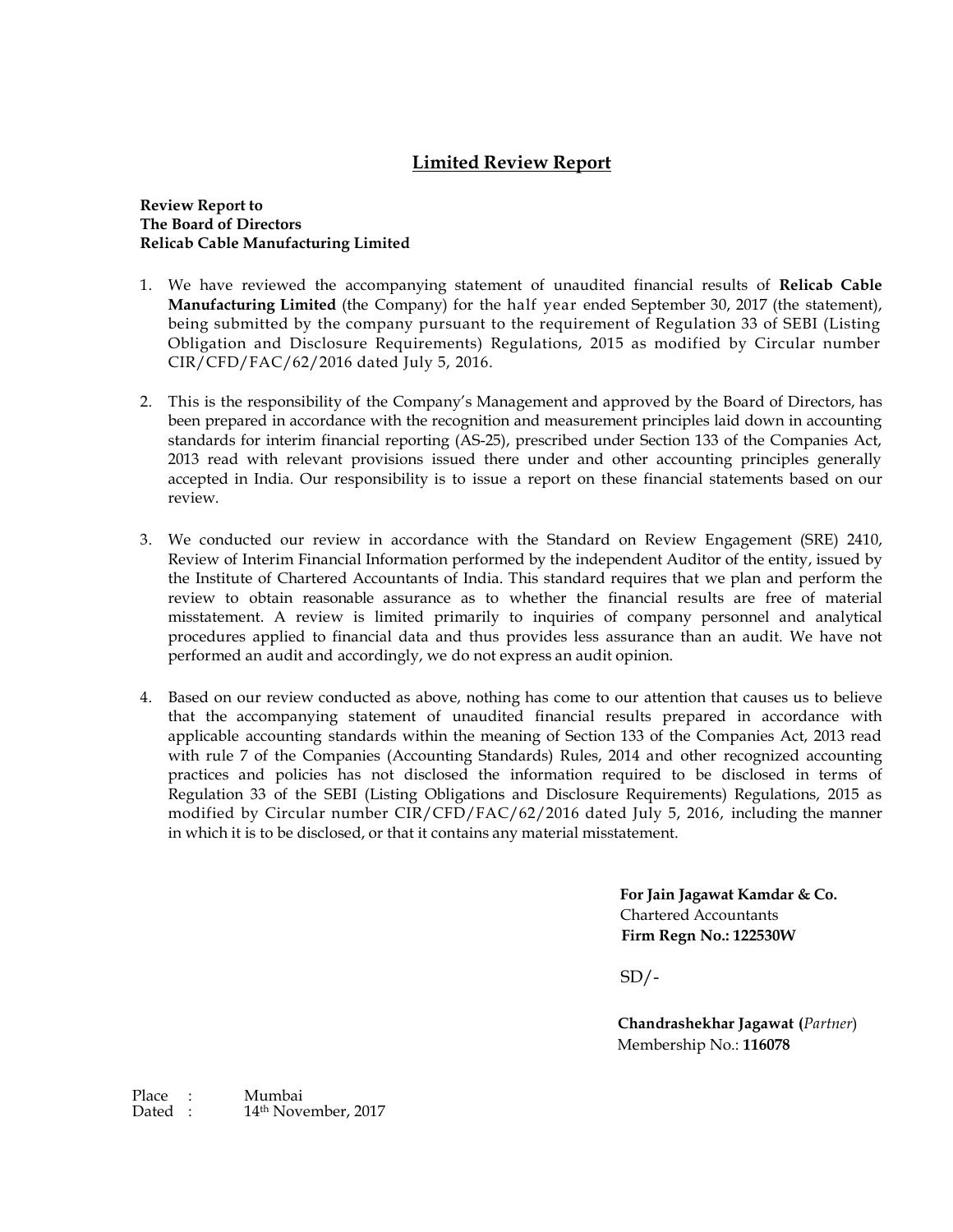## **RELICAB CABLE MANUFACTURING LTD**

CIN: L27201DD2009PTC004670

Regd. Office:- 207, Sahakar Bhavan, Kurla Ind. Estate, L.B.S. Road, Ghatkopar (West) Mumbai 400086 **Annexure 1 to Clause 33 of Listing Agreement**  Regd. Office: 57/1,(4-B) Benslore Indstrial Esate Dunetha, Daman -396210 (U.T.)

**Statement of Unaudited Financial Results for the half year ended 30th September, 2017**

| (Rs. in Lacs Except EPS)                                                   |                             |                           |                               |                                   |              |
|----------------------------------------------------------------------------|-----------------------------|---------------------------|-------------------------------|-----------------------------------|--------------|
| Particulars                                                                |                             | <b>STANDALONE RESULTS</b> |                               |                                   |              |
|                                                                            | Note No.                    | 6 Month                   |                               | Previous year                     |              |
|                                                                            |                             | ended                     | Preceeding 6<br><b>Months</b> | Corrosponding 6<br>Month ended in | <b>Ended</b> |
|                                                                            |                             |                           | ended                         | the previous year                 |              |
|                                                                            |                             |                           |                               |                                   |              |
|                                                                            |                             | 30-09-2017                | 31-03-2017                    | 30-09-2016                        | 31-03-2017   |
|                                                                            |                             | (Unaudited)               | (Audited)                     | (Unaudited)                       | (Audited)    |
| Revenue from Operations                                                    |                             |                           |                               |                                   |              |
| (I) Revenue from Operations (Net of excise duty)                           | $\mathbf{1}$                | 873.07                    | 1024.83                       | 756.47                            | 1781.30      |
| (II) Other Operating Income                                                | $\overline{2}$              | 24.88                     | 63.48                         | 24.98                             | 88.46        |
| (III) Total Revenue (net)                                                  |                             | 897.95                    | 1088.31                       | 781.45                            | 1869.76      |
| (IV) Expenses                                                              |                             |                           |                               |                                   |              |
| (a) Cost of Materials consumed                                             | $\ensuremath{\mathfrak{Z}}$ | $-752.01$                 | $-1001.30$                    | $-607.55$                         | $-1608.85$   |
| (b) Purchase of stock-in-trade                                             | $\overline{\mathbf{4}}$     | 0.00                      | 0.00                          | 0.00                              | 0.00         |
| (c) Changes in inventories of finished goods, work-in-                     | 5                           | 71.35                     | 110.94                        | 13.01                             | 123.95       |
| progress and stock-in-trade                                                |                             |                           |                               |                                   |              |
| (d) Employee benefits expense                                              | 6                           | $-59.00$                  | $-78.83$                      | $-51.21$                          | $-130.04$    |
| $\overline{e}$ Finance Cost                                                | 7                           | $-75.13$                  | $-51.81$                      | $-66.01$                          | $-117.82$    |
| (f)Depreciation and amortisation expense                                   | 8                           | $-8.98$                   | $-7.48$                       | $-7.17$                           | $-14.65$     |
| (g)Other expenses                                                          | 9                           | $-80.91$                  | $-57.24$                      | $-58.63$                          | $-115.87$    |
| <b>Total Expenses</b>                                                      |                             | $-904.68$                 | $-1085.72$                    | $-777.56$                         | $-1863.28$   |
| V. Profit before exceptional and extraordinary items<br>and tax (III - IV) |                             | $-6.73$                   | 2.59                          | 3.89                              | 6.48         |
| VI. Exceptional items - Other Income                                       | 10                          | 7.78                      | 7.29                          | 8.66                              | 15.95        |
| VII. Profit before extraordinary items and tax (V - VI)                    |                             | 1.06                      | 9.88                          | 12.55                             | 22.43        |
| VIII. Extraordinary items                                                  |                             | $\Omega$                  | 0.00                          | 0.00                              | 0.00         |
| IX. Profit before tax (VII-VIII)                                           |                             | 1.06                      | 9.88                          | 12.55                             | 22.43        |
| X. Tax expense:                                                            |                             |                           |                               |                                   |              |
| (1) Current Tax                                                            |                             |                           | 6.76                          | 4.45                              | 11.21        |
| (2) Deferred Tax                                                           |                             | $\overline{0}$            | $-2.84$                       | $-0.54$                           | $-3.38$      |
| XI. Profit (Loss) for the period from continuing<br>operations (VII-VIII)  |                             | 1.06                      | 5.96                          | 8.64                              | 14.60        |
| XII Profit (Loss) from Discontinued Operations                             |                             | $\vert 0 \vert$           | 0.00                          | 0.00                              | 0.00         |
| XIII Tax expense of discontinued operation'                                |                             | $\vert$ 0                 | 0.00                          | 0.00                              | 0.00         |
| XIV Profit/(loss) from Discontinuing operations (after<br>tax) (XII-XIII)  |                             | $\overline{0}$            | 0.00                          | 0.00                              | 0.00         |
| XV. Profit (Loss) for the period $(XI + XIV)$                              |                             | 1.06                      | 5.96                          | 8.64                              | 14.60        |
| Share (of `10/- each) (not<br>Earnings<br>Per                              |                             |                           |                               |                                   |              |
| annualised):                                                               |                             |                           |                               |                                   |              |
| (a) Basic                                                                  |                             | 0.02                      | 0.13                          | 0.19                              | 0.32         |
| (b) Diluted                                                                |                             | 0.02                      | 0.13                          | 0.19                              | 0.32         |
|                                                                            |                             |                           |                               |                                   |              |

The aforesaid results were reviewed by the audit committee of the board and subsequently taken on record by the board of directors of the Company at their meeting held on 14th November 2017

The Company's business activity falls in single primery segment viz Manufacturing of cables therefore disclosure requirement under AS 17 - Segmental reporting are not applicable.

There are no investor complains received/pending as on 30/09/2017

Figures for the previous year are regrouped and reworked whereever necessary, in order to make them Comparable

The Statutory auditor of the Company have carried out Limited review on the standalone results as required under Regulation 33 of SEBI (Listing Obligation and Disclosure Requirement) Regulation 2015 and SEBI Circular dated July5, 2016.

## **For Relicab Cable Manufacturing Limited**

SD/-

**Suhir Hiralal Shah Director** DIN 02420617